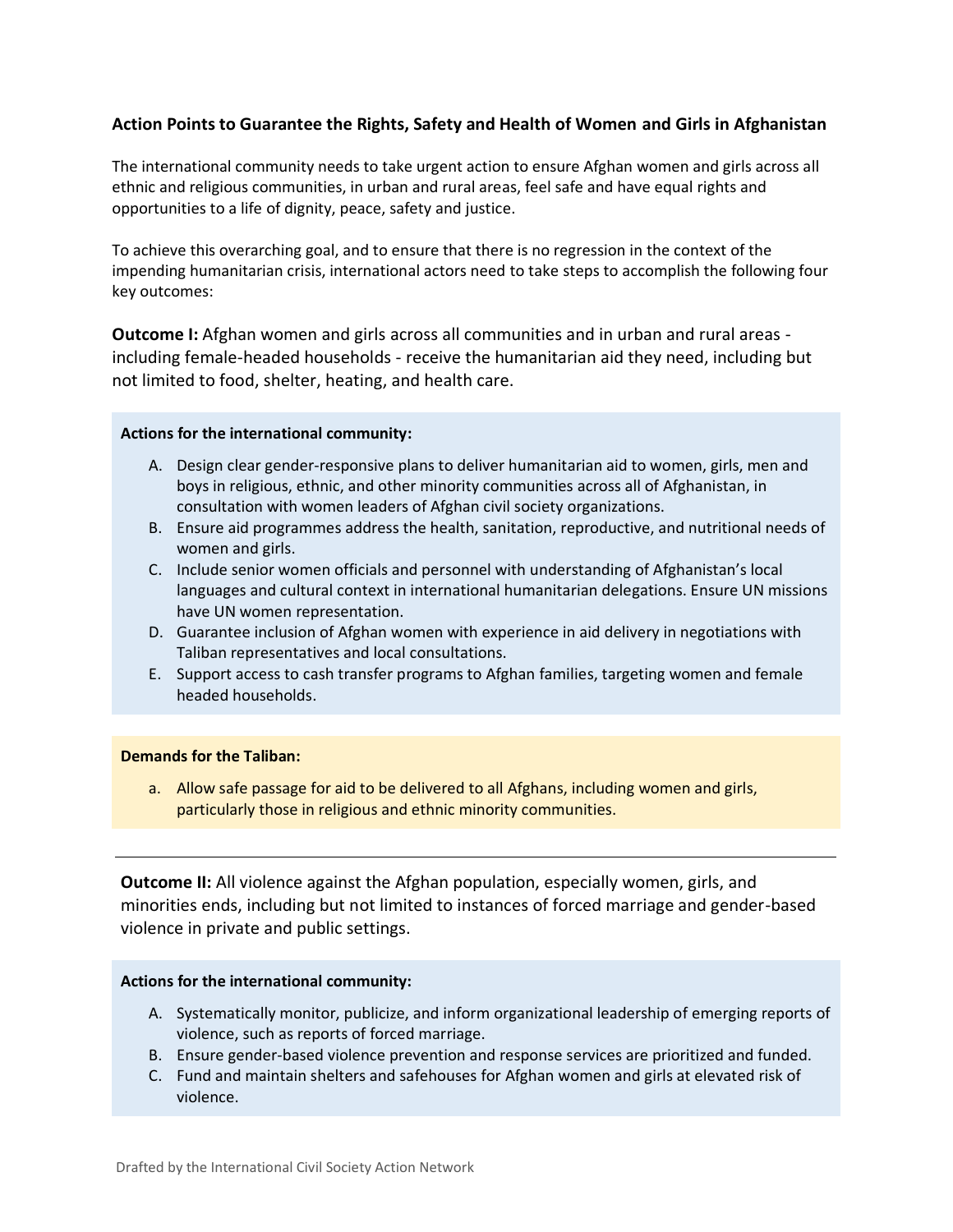D. Report human rights violations through UN Special Procedures to the Human Rights Council and the ICC.

#### **Demands for the Taliban:**

- a. Issue, publicly announce, and enforce a new decree that expressly prohibits violence, harassment, threats, exploitation against the Afghan population, especially against women, girls, and minorities.
- b. Arrest and charge those who violate or disrespect women verbally, physically, or sexually.
- c. Enforce measures against forced marriage, which violates Islamic Sharia and is a crime against humanity. Respect divorces and the request for divorce.

**Outcome III:** Afghan women and girls continue to get an education, access public life, and go to work, including equal participation in legal, judicial, and security sectors.

# **Actions for the international community:**

A. Systematically monitor, publicize and inform organizational leadership of changes to Afghan women and girls' rights, opportunities to work, attend school, access healthcare, access bank accounts, own property, move and travel freely, and fill leadership roles.

# **Demands for the Taliban:**

- a. Immediately lift restrictions on women and girls' freedom of movement, such as requirements to have a Mahram to go to work, access public life and services.
- b. Give all Afghans safe and unfettered access to their bank accounts, savings, and services like Western Union to enable direct cash transfers.
- c. Guarantee the security, protection, and ability to receive and retain salaries for women working in legal, judicial, security, and civil society sectors.
- d. Reverse the reduction of women's salaries, e.g. of teachers' salaries in Herat.
- e. Guarantee women and girls' access to education from early childhood through university.

**Outcome IV:** Afghan civil society organizations, including women-led organizations, continue their work safely and sustainably.

# **Actions for the international community:**

- A. Hire diverse Afghan civil society organizations, including women-led organizations, to provide for the health, education, livelihoods, and security of their communities.
- B. Ensure civil society organizations have access to secure communication and protection mechanisms.